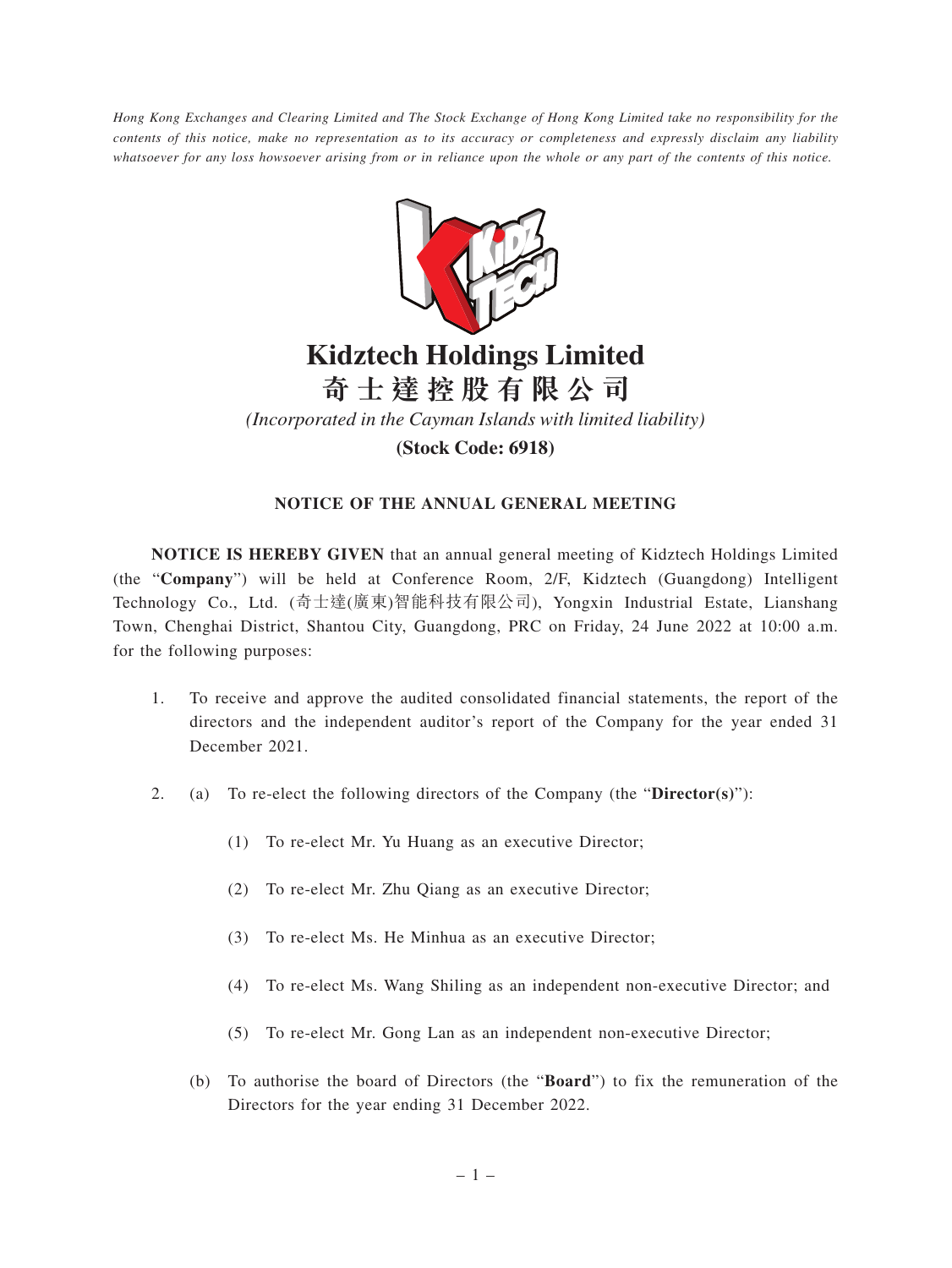- 3. To re-appoint Zhonghui Anda CPA Limited as the auditors of the Company and to authorise the Board to fix their remuneration.
- 4. To consider and, if thought fit, pass, with or without modifications, the following resolutions as an ordinary resolution:

#### "**THAT**:

- (a) subject to paragraph (c) below, and pursuant to the Rules Governing the Listing of Securities on The Stock Exchange of Hong Kong Limited (the "**Stock Exchange**") (the "**Listing Rules**"), the exercise by the Directors during the Relevant Period (as hereinafter defined in this resolution) of all the powers of the Company to allot, issue and deal with any unissued shares in the capital of the Company (the "**Shares**", each a "**Share**") and to make or grant offers, agreements and options (including but not limited to warrants, bonds and debentures convertible into Shares) which might require the exercise of such power be and is hereby generally and unconditionally approved;
- (b) the approval in paragraph (a) shall authorise the Directors during the Relevant Period (as defined in paragraph (d) below) to make or grant offers, agreements and options (including warrants, bonds and debentures convertible into Shares) which might require the Shares to be issued either during or after the end of the Relevant Period (as hereinafter defined);
- (c) the total number of Shares allotted or agreed conditionally or unconditionally to be allotted or issued (whether pursuant to an option or otherwise) by the Directors pursuant to the approval in paragraph (a) above, otherwise than pursuant to (i) a Rights Issue (as defined in paragraph (d) below); or (ii) an issue of Shares upon the exercise of options which may be granted under any share option scheme or under any option scheme or similar arrangement for the time being adopted for the grant or issue to grantees as specified in such share option scheme or option scheme or similar arrangement of Shares or rights to acquire Shares; or (iii) any scrip dividend schemes or similar arrangements providing for the allotment and issue of Shares in lieu of the whole or part of a dividend on Shares in accordance with the articles of association of the Company; or (iv) a specific authority granted by the shareholders of the Company (the "**Shareholders**") in general meeting, shall not exceed 20% of the total number of Shares in issue of the Company at the date of the passing of this resolution (the total number is subject to adjustment if all or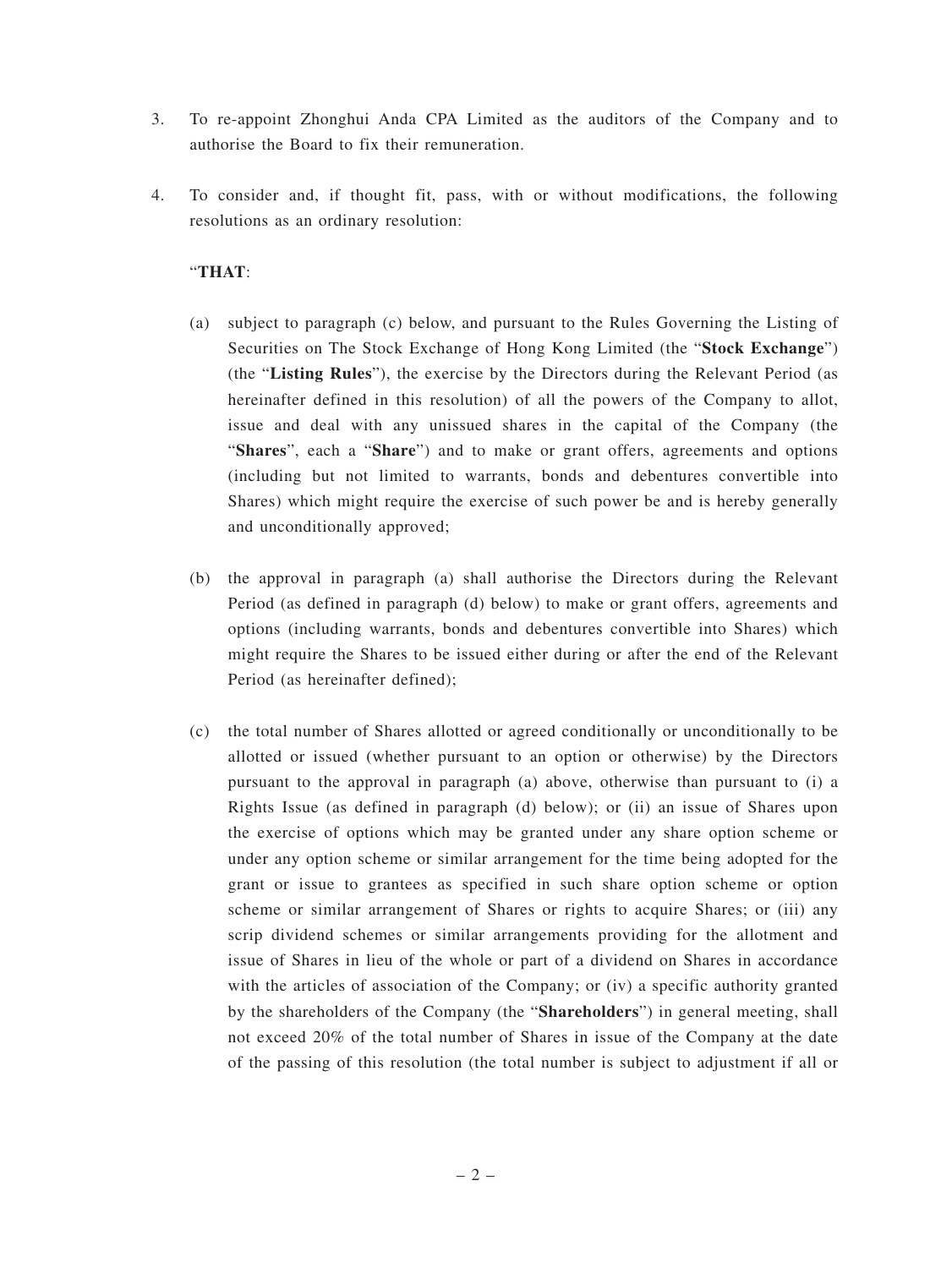any of Shares are converted into a larger or smaller number of Shares subsequent to the passing of this resolution), and the said approval shall be limited accordingly; and

- (d) for the purpose of this resolution: "**Relevant Period**" means the period from the passing of this resolution until whichever is the earliest of:
	- (i) the conclusion of the next annual general meeting of the Company;
	- (ii) the expiration of the period within which the next annual general meeting of the Company is required by the articles of association of the Company or any applicable laws of the Cayman Islands to be held; and
	- (iii) the passing of an ordinary resolution by Shareholders in general meeting revoking, varying or renewing the authority given by this resolution.

"**Rights Issue**" means an offer of Shares or issue of option, warrants or other securities giving the right to subscribe for Shares, open for a period fixed by the Directors to holders of Shares whose names appear on the register of members of the Company (and, where appropriate, to holders of other securities of the Company entitled to the offer) on a fixed record date in proportion to their then holdings of such Shares (or, where appropriate, such other securities) (subject in all cases to such exclusions or other arrangements as the Directors may deem necessary or expedient in relation to fractional entitlements or having regard to any restrictions or obligations under the laws of, or the requirements of any recognised regulatory body or any stock exchange in, any territory applicable to the Company)."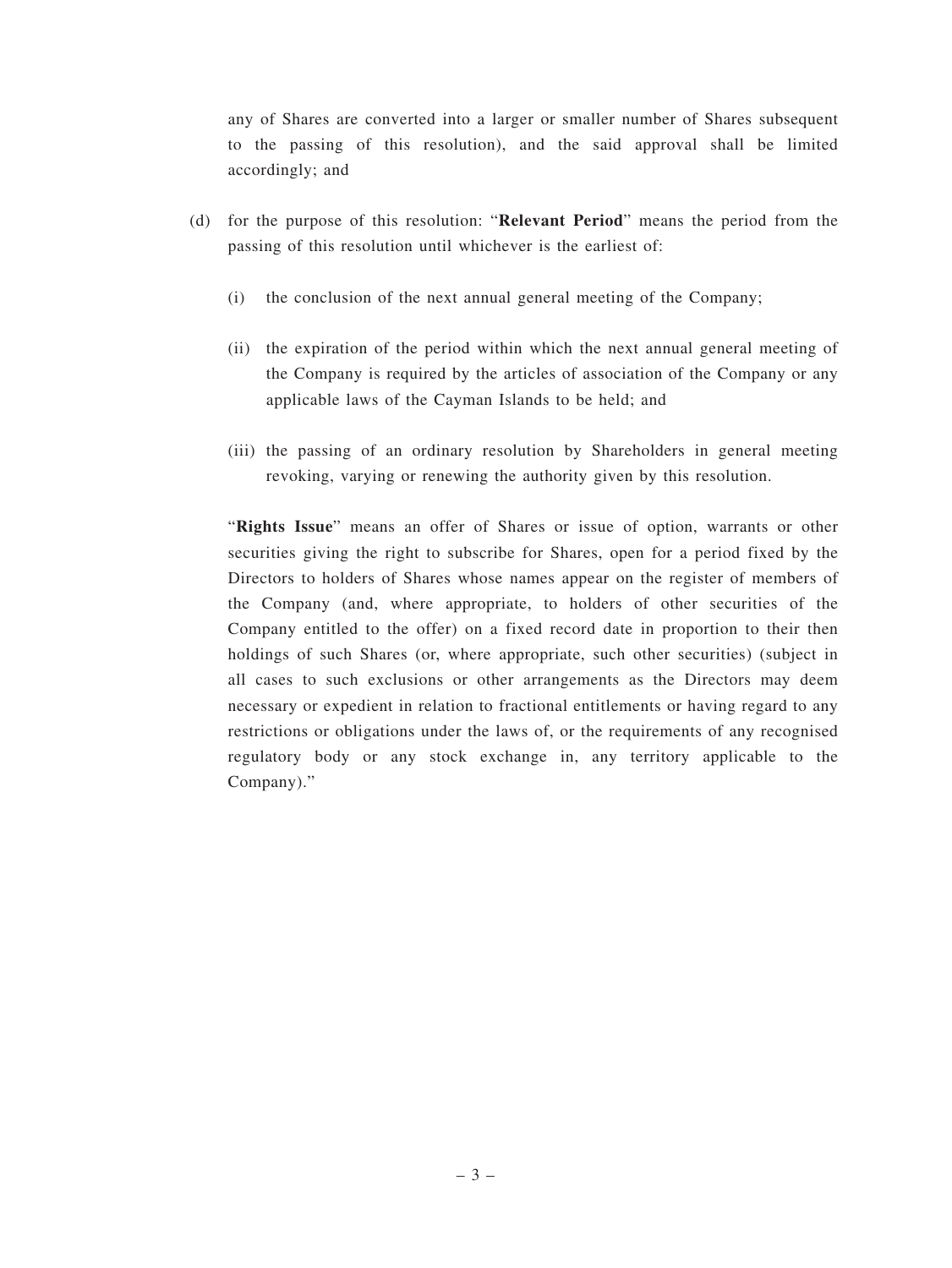5. To consider and, if thought fit, pass, with or without modifications, the following resolution as an ordinary resolution:

#### "**THAT**:

- (a) subject to paragraph (b) below, the exercise by the Directors during the Relevant Period (as hereinafter defined) of all powers of the Company to repurchase Shares in the share capital of the Company on the Stock Exchange or on any other stock exchange on which the Shares may be listed and which is recognised by the Securities and Futures Commission of Hong Kong and the Stock Exchange for this purpose, subject to and in accordance with all applicable laws and/or the requirements of the Listing Rules or of any other stock exchange as amended from time to time, be and is hereby generally and unconditionally approved;
- (b) the aggregate number of Shares which the Company is authorized to repurchase pursuant to the approval in paragraph (a) above during the Relevant Period (as hereinafter defined) shall not exceed 10% of the total number of Shares in issue of the Company at the date of the passing of this resolution (the total number is subject to adjustment if all or any Shares are converted into a larger or smaller number of Shares subsequent to the passing of this resolution), and the authority granted pursuant to paragraph (a) above shall be limited accordingly; and
- (c) for the purposes of this resolution: "**Relevant Period**" means the period from the passing of this resolution until whichever is the earliest of:
	- (i) the conclusion of the next annual general meeting of the Company;
	- (ii) the expiration of the period within which the next annual general meeting of the Company is required by the articles of association of the Company or any applicable laws of the Cayman Islands to be held; and
	- (iii) the passing of an ordinary resolution by Shareholders in general meeting revoking, varying or renewing the authority given by this resolution."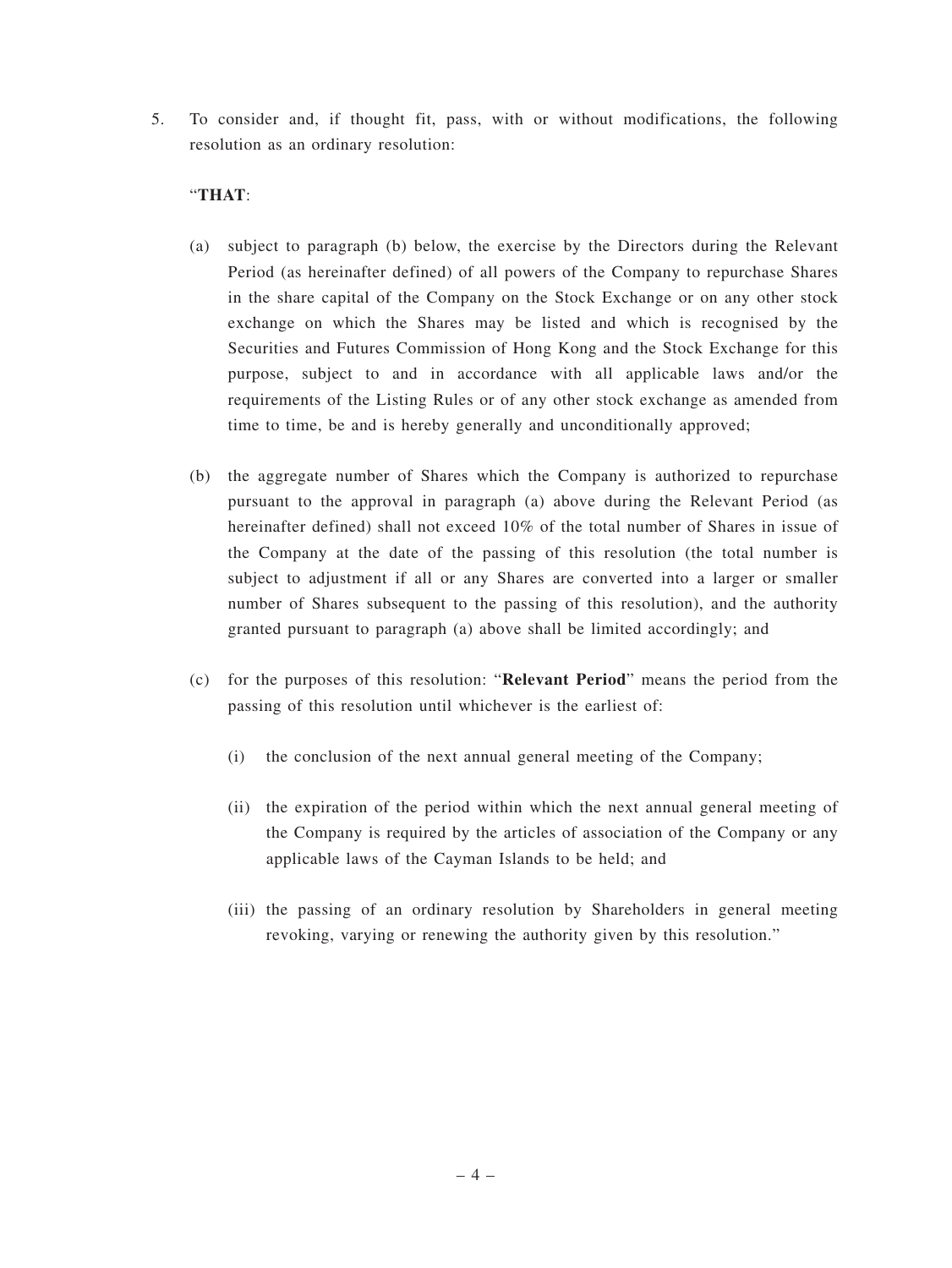6. To consider and, if thought fit, pass, with or without modifications, the following resolution as an ordinary resolution:

"**THAT** conditional upon the ordinary resolutions nos. 4 and 5 of the notice convening this meeting being passed, the general mandate granted to the Directors to allot, issue and deal in any unissued Shares in the share capital of the Company pursuant to the ordinary resolution no. 4 of the notice convening this meeting be and is hereby extended by the addition to the aggregate number of Shares which may be allotted or agreed conditionally or unconditionally to be allotted by the Directors pursuant to such general mandate of an amount representing the aggregate number of Shares repurchased by the Company under the authority granted pursuant to the ordinary resolution no. 5 of the notice convening this meeting, provided that such extended amount shall not exceed 10% of the total number of Shares in issue of the Company at the date of the passing of this resolution (the total number is subject to adjustment if all or any of the Shares are converted into a larger or smaller number of Shares subsequent to the passing of this resolution)."

> By order of the Board of **Kidztech Holdings Limited Yu Huang** *Chairman, Chief Executive Officer and Executive Director*

#### Hong Kong, 13 May 2022

*Notes:*

- 1. Any member entitled to attend and vote at the meeting shall be entitled to appoint another person as his/her/its proxy to attend and vote instead of him/her/it. A member who is the holder of two or more Shares may appoint more than one proxy to represent him/her/it and vote on his/her/its behalf. A proxy need not be a member of the Company.
- 2. If more than one of the joint registered holders be present at the meeting personally or by proxy, then one of the said persons so present whose name stands first on the registered of members in respect of such Share(s) shall be accepted to the exclusion of the votes of the other joint registered holders.
- 3. In order to be valid, the form of proxy together with any power of attorney or other authority (if any) under which it is signed or a notarially certified copy of that power or authority, must be deposited at the Company's Hong Kong branch share registrar and transfer office, Tricor Investor Services Limited at Level 54, Hopewell Centre, 183 Queen's Road East, Hong Kong not less than 48 hours before the time for holding the meeting or any adjournment thereof.
- 4. The register of members of the Company will be closed from Tuesday, 21 June 2022 to Friday, 24 June 2022, both days inclusive, during which period no transfer of Shares will be registered. In order to determine the identity of the Shareholders who are entitled to attend and vote at the meeting, all duly completed transfer forms accompanied